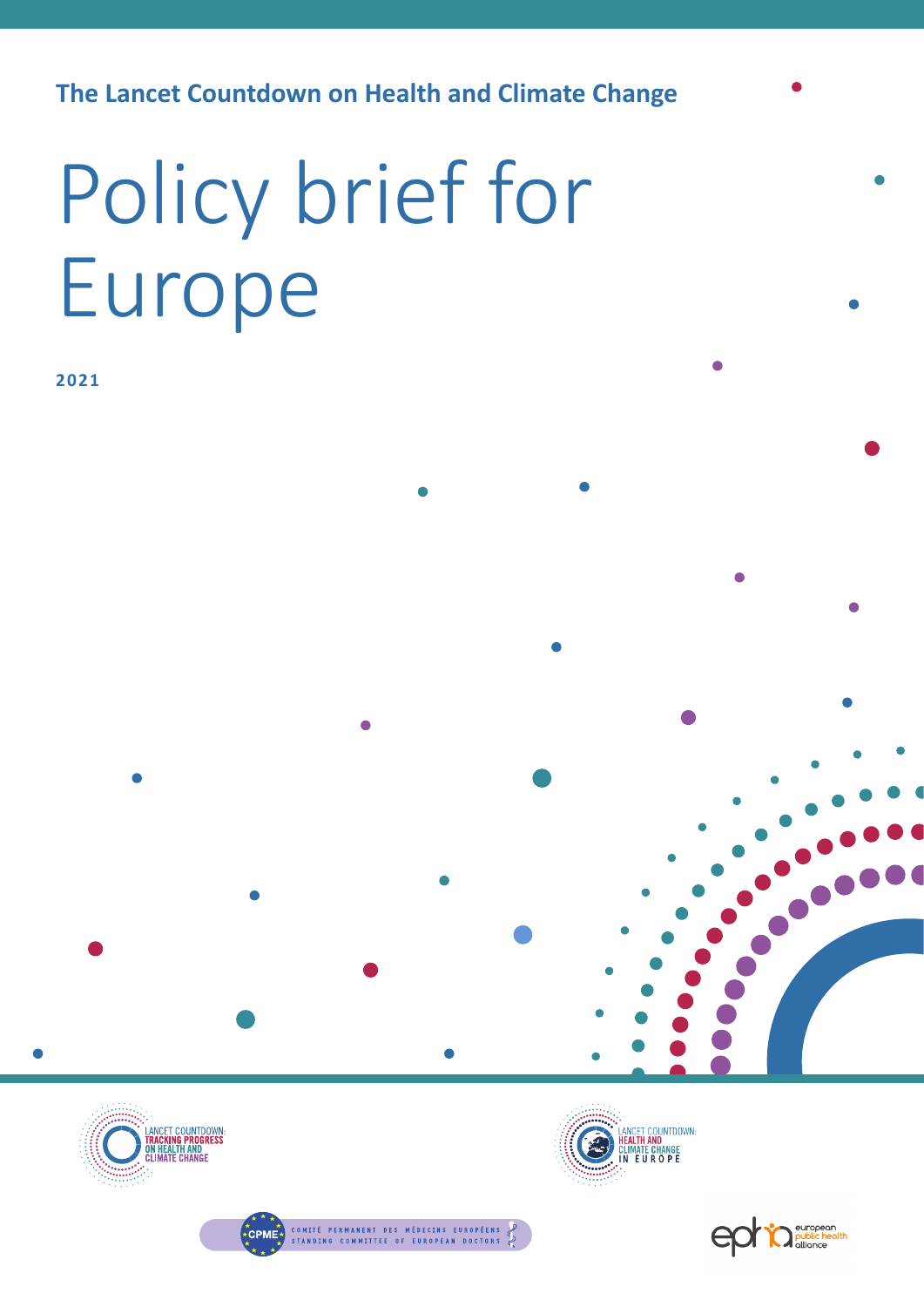#### Introduction

Left unabated, the climate emergency will continue to have irreversible negative impacts on the health of present and future generations, exacerbate current inequalities and threaten to undermine the public health gains of the last half century. No country, rich or poor, is immune.<sup>1</sup>

The 2021 *Lancet* Countdown report and its associated policy briefs coincide this year with the 26<sup>th</sup> UN Framework Convention on Climate Change Conference of the Parties (COP26), which is set to provide a clear imperative to the European Union (EU) and its Member States to realise the Paris Agreement and develop plans to keep global temperature rise below 1.5 °C.<sup>2</sup> This intergovernmental session will take place against the backdrop of the ongoing COVID-19 pandemic which has blighted the lives, livelihoods and health of millions of European citizens and their families. An aligned response to both crises could bring a unique opportunity to accelerate progress to a climate resilient, healthier Europe.

The European Green Deal is at the heart of European climate action, collating a set of policies and measures to preserve Europe's natural environment. Under this initiative, the EU increased its climate emergency efforts by adopting the new EU strategy on adaptation in February 2021 which aims to future-proof the region to be climateresilient by 2050.<sup>3</sup> In July 2021, the European Climate Law was passed enshrining the objective for the EU to reduce net greenhouse gas (GHG) emissions by at least 55% by 2030 and to become climate neutral by 2050.<sup>3</sup> A legislative package put forward by the European

Commission a few weeks later proposes concrete measures and tools to deliver on this commitment.<sup>4</sup> The EU and its Member States are also undertaking further steps to recognise and act on the health impacts of climate change by, among others, the EU4Health programme<sup>5</sup> and the establishment of the European Climate and Health Observatory, coordinated by the European Environment Agency (EEA).<sup>6</sup> In the wider European context, the WHO European Region's Environment and Health Taskforce promotes the integration of climate change and health agendas<sup>7</sup>, and the new *Lancet* Countdown in Europe will monitor the dimensions of climate change in different domains.<sup>8</sup> However, whilst a key policy instrument for protecting human health, engagement with health in the Nationally Determined Contributions (NDCs) of the European Union is still nearly absent.<sup>9</sup> There continues to be a substantial gap between the recognition of the problem at a national level and the implementation of actions addressing the health impacts of the climate emergency. A climate ambitious response that puts the health of people and the planet first is crucial to ensure a healthy future for all.<sup>10</sup>

Against the backdrop of the upcoming COP26 and the COVID-19 recovery, this briefing focuses on data and policy recommendations on three themes featured in the 2021 global *Lancet* Countdown report, namely heat and health in Europe, urban green space, and energy systems, air pollution and health.<sup>2</sup>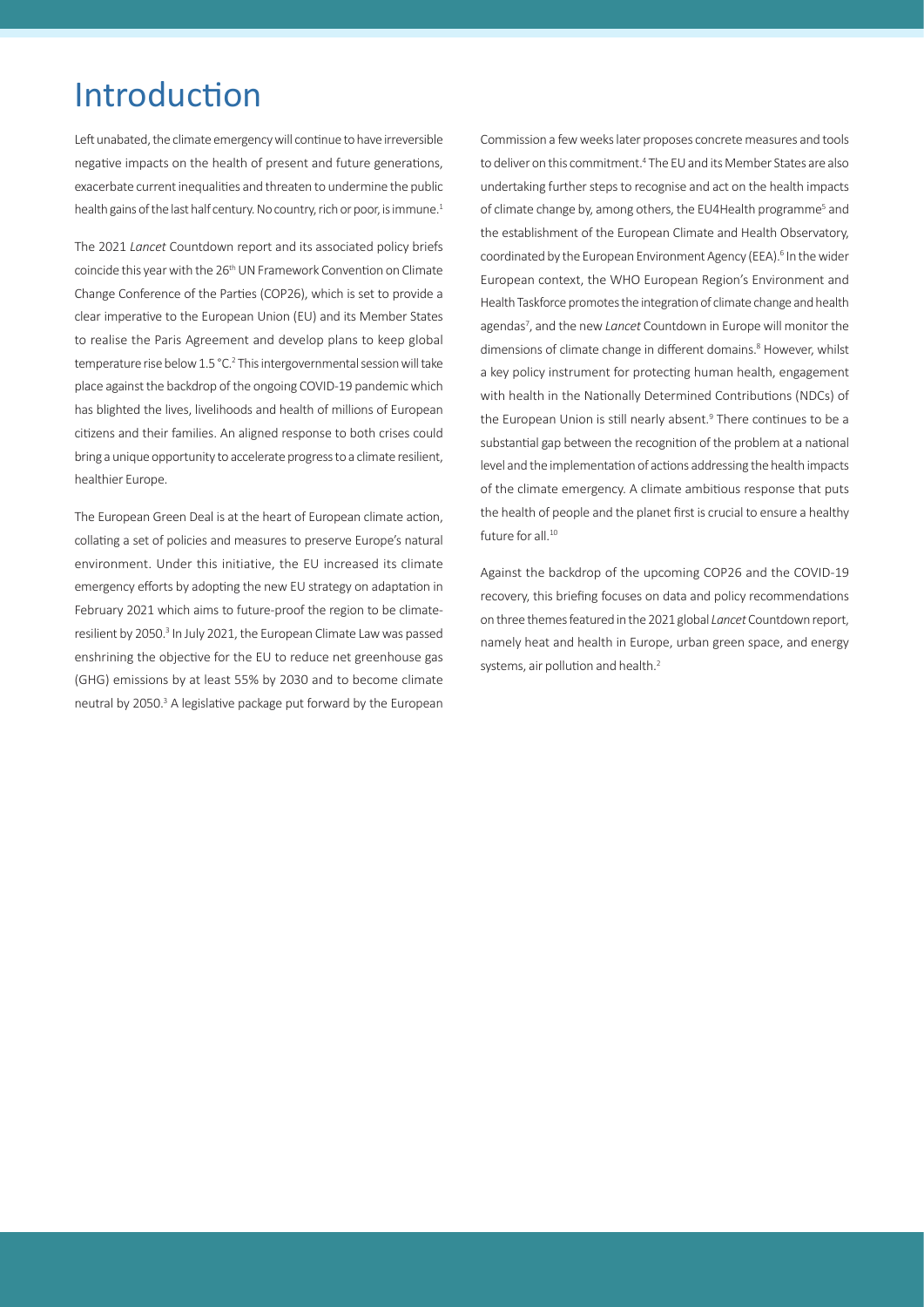## Recommendations

Protect human health from the adverse impacts of heatwaves and high temperatures by adopting appropriate adaptation strategies and implement heat-health action plans, including measures outlined in the EuroHEAT project.<sup>11</sup> This includes measures such as the implementation of meteorological early warning systems, improvement of health system preparedness and resilience, improvement of the urban and built environment, and heat-health warnings based on the temperature-health association.

2

1

Enhance city-level climate change adaptation and mitigation, address urbanisation challenges and promote mental and physical health by increasing urban green spaces such as parks, playgrounds and residential greenery.



Commit to the reduction of long-term greenhouse gas (GHG) emissions, in line with the Paris Agreement and the EU 2030 Climate Target Plan, including by the development of ambitious policies that provide short-term COVID-19 recovery, and mitigate the health impacts of climate change.



Fully align the revision of the EU Ambient Air Quality Directive standards with the 2021 WHO Global Air Quality Guidelines levels in a legally binding manner and further harmonise monitoring, modelling and air quality planning among the EU Member States.



Develop policies based on integrative thinking, aimed at tackling the sources of GHG emissions and air pollution. The energy sector is a prime example of potential co-benefits by phasing out fossil fuel and switching to renewable energy sources, as the current use of fossil fuels is directly damaging human health and aggravating climate breakdown. This transition needs to take place within this decade for the EU to reach its stated climate goals.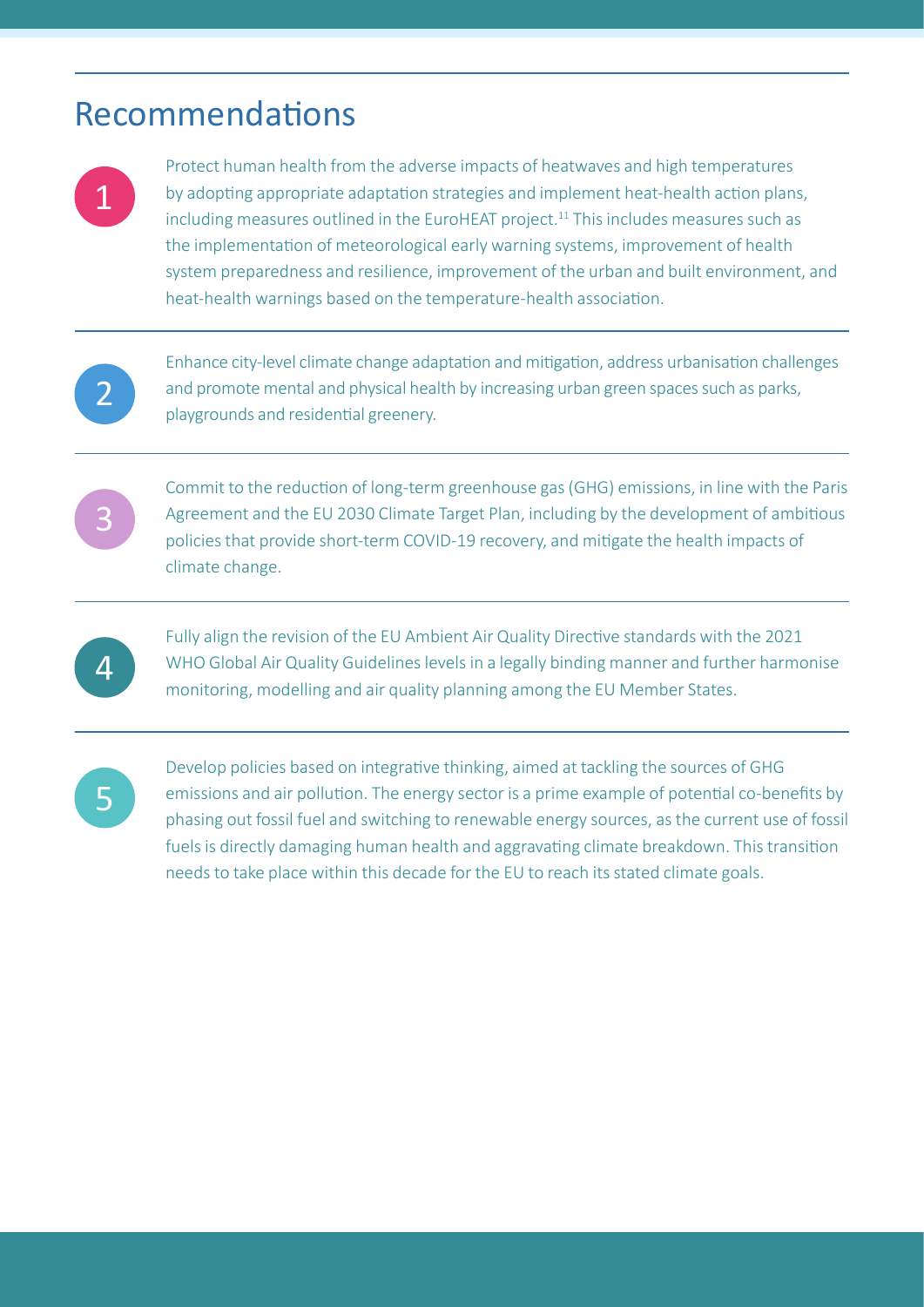## Heat and health in Europe

July 2021 was the hottest month globally since record keeping began 142 years ago.<sup>12</sup> The last decade was the warmest decade on record with global temperatures 1.2°C higher than pre-industrial levels.<sup>13</sup> Over the same period, temperatures in Europe increased even faster by 1.7 to 1.9°C.<sup>14,15</sup> An exceptional number of record-breaking and prolonged heatwaves were reported in the last two decades that profoundly impacted human health and well-being in Europe since the turn of the millennium. For example, the heatwave of 2003 led to 15,000 deaths in France alone.16,17

Exposure to extremes of heat can lead to significant adverse health outcomes including increased morbidity and mortality from heat stress, heat exhaustion and heatstroke, and an increase of cardiovascular, respiratory and kidney disease.<sup>18,19</sup> High ambient temperatures have been associated with congenital and birth complications,<sup>20</sup> negative impacts on psychological and emotional health $21$ , and increased group and interpersonal violence.22,23 Those particularly at risk include urban populations, those with underlying health conditions and the population aged 65 years and over.24,2 To quantify heat vulnerability, the *Lancet* Countdown's heat vulnerability index (0-100) combines data on the proportion of people older than 65 years with the proportion of the total population living in urban areas, and the prevalence of chronic respiratory disease, cardiovascular disease and diabetes mellitus. Following the 2021 *Lancet* Countdown report, vulnerability to heat extremes continues to increase in Europe from 1990 to 2019 with the Czech Republic seeing the biggest increase of 12% in 2019 with respect to 1990 (Figure 1).<sup>2</sup>

In terms of mortality, a 48% increase in the annual number of deaths attributable to heat was observed on average in 2015-2019 with respect to those seen on average in 2000-2004.2,25 Without a portfolio of mitigation and heat adaptation actions (such as meteorological early warning systems, improvement of urban planning), the climate emergency will drive further increased morbidity and mortality due to heat-related diseases in the near future. To protect citizens from the negative impacts of heat, many governments are establishing heat-health action plans (HHAPs) that integrate actions into a systematic public health response. However, only 16 of 35 countries participating in the 2019 survey of the WHO Regional Office in Europe indicated the existence of national HHAPs with a wide variation in the levels of implementation (e.g. heat-protective long-term urban planning is relatively uncommon).<sup>26,27</sup>



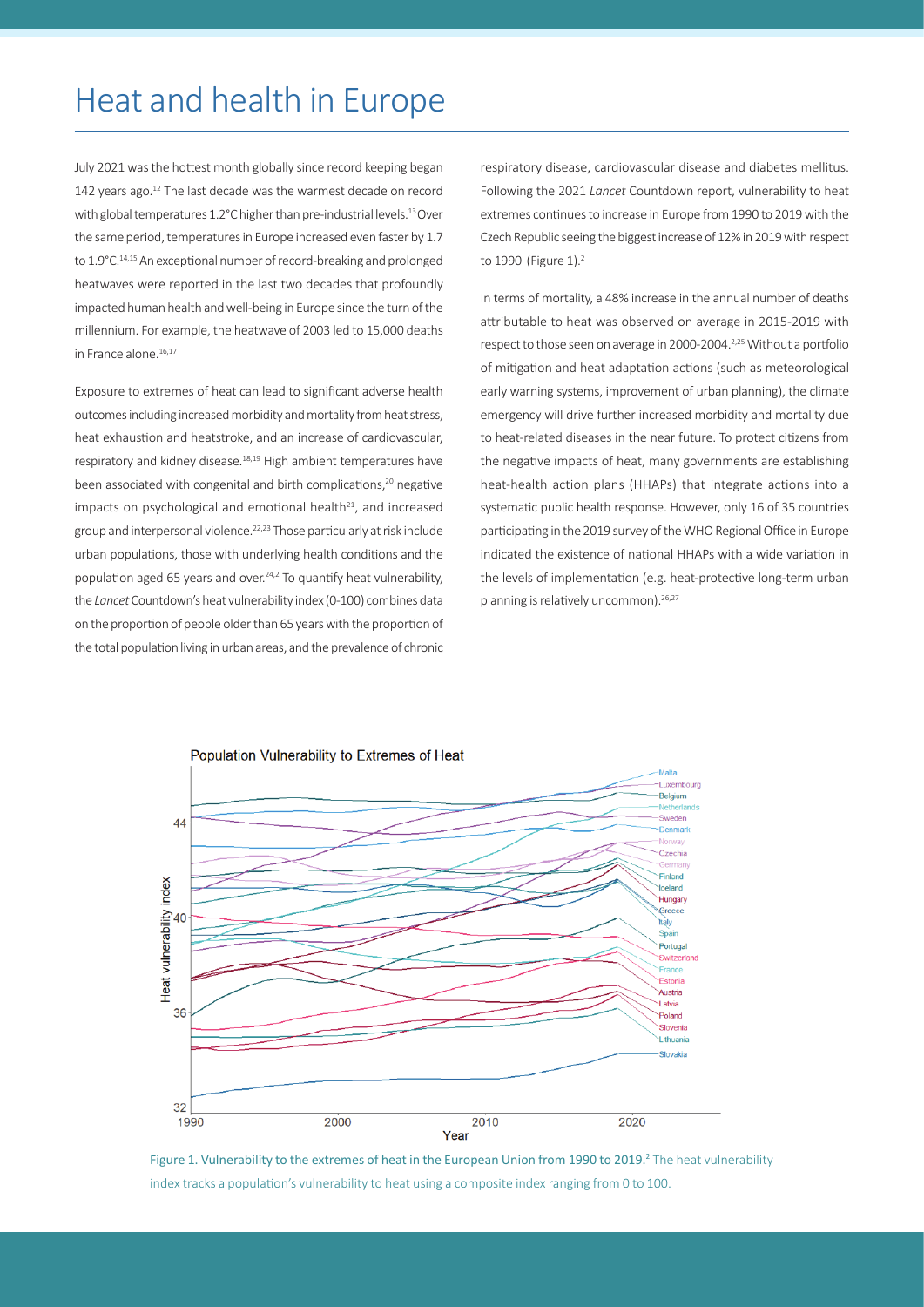## Urban green space in Europe

Almost 75% of the EU population lives in urban areas. This is expected to increase to approximately 84% by 2050.<sup>28</sup> Interlinked pressures from both urbanisation and the climate emergency affect people's health and well-being in various ways.<sup>29,30</sup> Cities and urban health are particularly vulnerable to climate change due to the physical characteristics of the built environment, density of infrastructure and people and ecological interdependence with urban ecosystems.<sup>31</sup> Urban residents may be exposed to higher temperatures and experience increased regional atmospheric air pollution due to the combustion of fossil fuels, compared to surrounding rural areas.<sup>32</sup>

A growing body of evidence suggests that nature-based solutions, such as urban green spaces, can be implemented as sustainable solutions in cities to attenuate negative mental and physical health impacts from climate change in Europe.<sup>33</sup> The benefits include increased social interaction and physical activity, reduced exposure to air pollution, stress relief, and lower all-cause mortality risk.<sup>29,30</sup> Simultaneously, urban green space contributes to tackling urbanisation related challenges, and climate change mitigation and adaptation by sequestering carbon and delivering local cooling benefits.<sup>33</sup> Recent evidence showed that greening of 35% of the EU's impervious urban surface would avoid up to 55.8 megatons(Mtons) per year CO $_{_2}$  equivalent of greenhouse gas emissions (or about 1.2% of the Mtons CO<sub>2</sub> produced in the EU every year) and could reduce summer temperatures by 2.5–6°C.<sup>34</sup> Carefully designed urban green spaces that conserve biodiversity have the potential to provide access to clean air and water, recreational space and an overall healthier living environment.<sup>33,2</sup>

The 2021 global *Lancet* Countdown report assessed urban greenness in the 146 urban centres from the WHO European Region that had over 500,000 inhabitants or were the most populated cities in those countries where this threshold was not reached by any urban centre (Figure 2, 3). None of the European cities had 'very high' or 'exceptionally high' levels of green space coverage. Only 6 (Stuttgart, Donetsk, Zagreb, Ljubljana, Katowice, Sarajevo) of the 146 European cities had levels of green space coverage considered 'high'. All other 140 European cities included, home to millions of people, had moderate (57 cities), low (46 cities), very low (35 cities) and exceptionally low (2 cities) levels of urban greenness.<sup>2</sup>



Figure 2. Level of urban greenness in European countries' most populous cities and cities over 500,000 inhabitants in 2020. 146 European cities from the WHO European Region were included. Greens space magnitude was estimated using population-weighted Normalized Difference Vegetation Index (NDVI).2

Distribution of European urban centres by level of greenness



Figure 3. Number of European urban centres by level of greenness in 2020. 146 European cities were included from the WHO European Region. Green space magnitude was estimated using the Normalized Difference Vegetation Index (NDVI). This was categorized as exceptionally low (0.1-0.2), very low (0.2-0.3), low (0.3-0.4), moderate (0.4-0.5), high (0.5-0.6), very high (0.6-0.7) and exceptionally high (0.8-0.9) levels of urban greenness. All European cities fell within the range of an NVDI of 0.1-0.6.<sup>2</sup>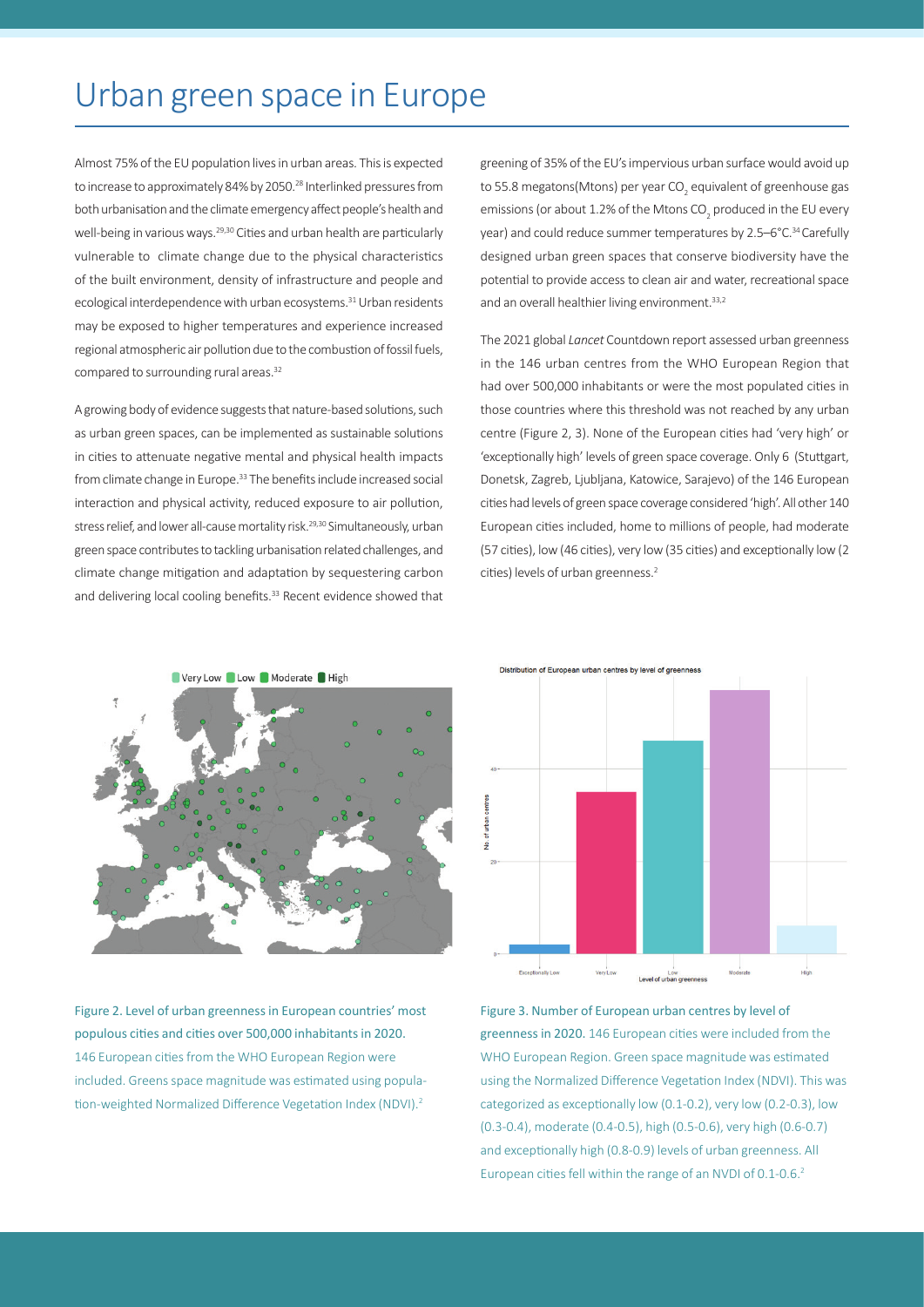## Energy systems, air pollution and health

The European Union releases significant quantities of air pollutants and global greenhouse gas (GHG) yearly, which damage human health and the health of the planet. Since the beginning of the industrial revolution, countries that make up the EU-27 have cumulatively been responsible for approximately 18% of global carbon dioxide emissions.35 Within Europe, energy production and consumption is one of the largest sources of GHG emissions. Whilst slow, some progress has been made to reduce GHGs emissions in Europe with estimates suggesting that the EU's 2018 GHG levels were 23% lower than 1990.<sup>36</sup> This can be attributed to the implementation of different policies and measures including the improvement of the carbon intensity of energy production and consumption due to a switch from coal to less carbon intensive fossil fuels and an increase in the uptake of renewable energy.<sup>36</sup>

The 2021 *Lancet* Countdown report, which draws on data from the International Energy Agency, indicates that the carbon intensity of the European energy system has fallen slightly in recent years to 51.4 tCO<sub>2</sub>e/ TJ' (excluding land use emissions) in Eastern Europe, 42.5 tCO<sub>2</sub>e/TJ in Northern and Western Europe and 51.5 tCO<sub>2</sub>e/TJ in Southern Europe in 2018 (Figure 4). Nevertheless, progress is limited with declines of only 0.9% in Southern, Western and Northern Europe and 1% in Eastern Europe compared to 2017.<sup>2</sup> Within the energy system, the combustion of fossil fuels is the largest single source of GHG emissions. Globally, coal use for all activities fell in 2019, including a fall of 21% in Europe.<sup>2</sup> To further mitigate emissions by at least 55% by 2030 it is crucial that governments commit to a phasing out of fossil fuels, and a complete shift from coal to renewable energy sources.

Associated with fossil fuel combustion is the human exposure to air pollution. Globally, awareness of the detrimental health impacts of air pollution has increased due to developments such as the 2020 landmark ruling to list air pollution as a cause of death $37$ , the publication of the new 2021 WHO Global Air Quality Guidelines<sup>38</sup>, and proposed legislation shifts in the EU Ambient Air Quality Directives aligning them more with the WHO recommendations.39 Detrimental impacts include morbidity and mortality due to cardiovascular disease<sup>40</sup>, respiratory diseases (e.g. chronic asthma)<sup>41,42</sup>, adverse pregnancy outcomes<sup>43</sup> and lung cancer.<sup>44</sup> Following the 2021 *Lancet* Countdown in Europe report, in 2019, a total of 484,300 deaths were estimated to be attributable to anthropogenic ambient  $PM_{2.5}$  in the WHO European region of which 285,700 were directly related to biomass, coal, gas and liquid fuel use (Figure 5).2

Whilst a temporary but significant drop in GHG emissions was observed during the COVID-19 pandemic, emissions are already rebounding and leading countries to largely fail to devote recovery stimulus to low carbon and nature recovery.<sup>45</sup> By committing to ambitious policies that provide near-term COVID-19 recovery and build towards long-term emission reduction, Europe can form a climate-resilient society protecting the future health of citizens, our environment and economies.



Figure 4. Carbon intensity of the Energy System in Southern Europe, Eastern Europe, and Northern & Western Europe over 1990-2018.2



Figure 5. Premature deaths per 100,000 inhabitants from ambient PM<sub>2.5</sub> air pollution in the WHO European Region.<sup>2</sup>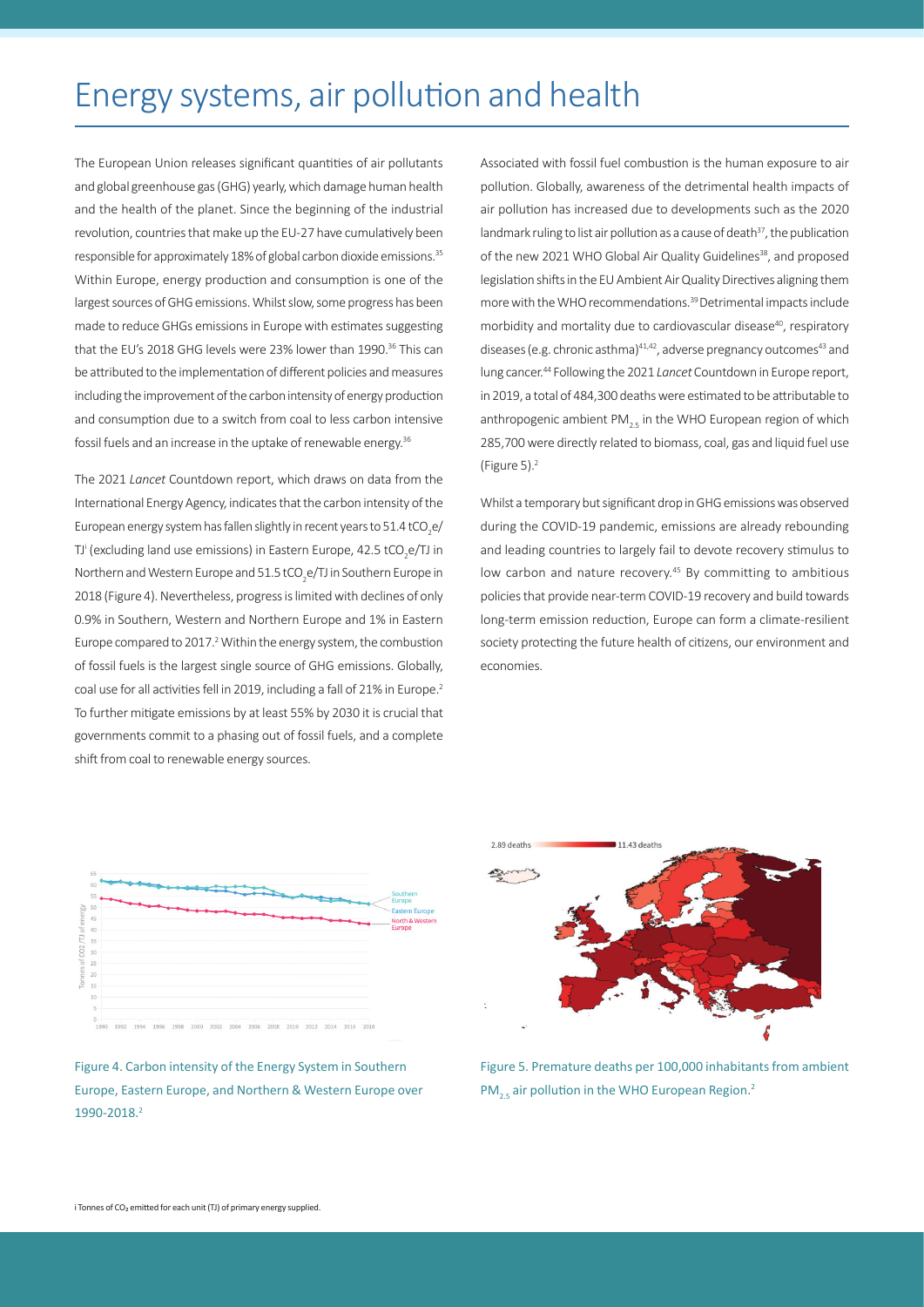## References

- **1.** Watts, N. *et al*. The Lancet Countdown on health and climate change: from 25 years of inaction to a global transformation for public health. *Lancet* (London, England) 391, 581–630 (2017).
- **2.** Romanello, M. *et al*. The 2021 report of The Lancet Countdown on health and climate change: code red for a healthy future. *The Lancet*, 2021.
- **3.** European Commission. EU climate action and the European Green Deal | Climate Action. https:// ec.europa.eu/clima/policies/eu-climate-action\_en.
- **4.** EU economy and society to meet climate ambitions. https://ec.europa.eu/commission/presscorner/detail/en/IP\_21\_3541.
- **5.** European Commission. EU4Health 2021-2027 a vision for a healthier European Union | Public Health. https://ec.europa.eu/health/funding/eu4health\_en.
- **6.** European Environment Agency. European Observatory for Climate Change and Health. https:// climate-adapt.eea.europa.eu/observatory.
- **7.** WHO/Europe | European Environment and Health Task Force. https://www.euro.who.int/en/ health-topics/environment-and-health/pages/european-environment-and-health-process-ehp/ governance/european-environment-and-health-task-force.
- **8.** Romanello, M. *et al.* Tracking progress on health and climate change in Europe. *Lancet Public Heal*. 0, (2021).
- **9.** Dasandi, N., Graham, H., Lampard, P. & Jankin Mikhaylov, S. Engagement with health in national climate change commitments under the Paris Agreement: a global mixed-methods analysis of the nationally determined contributions. *Lancet Planet. Heal.* 5, e93–e101 (2021).
- **10.** Responding to the health risks of climate change in Europe European Climate and Health Observatory. https://climate-adapt.eea.europa.eu/observatory/++aq++metadata/publications/ responding-to-the-health-risks-of-climate-change-in-europe/.
- **11.** EuroHEAT. Improving public health responses to extreme weather/heat-waves summary for policy-makers — Climate-ADAPT. https://climate-adapt.eea.europa.eu/metadata/publications/ euroheat-improving-public-health-responses-to-extreme-weather-heat-waves-2013-summaryfor-policy-makers.
- **12.** It's official: July was Earth's hottest month on record | National Oceanic and Atmospheric Administration. https://www.noaa.gov/news/its-official-july-2021-was-earths-hottest-month-on-record.
- **13.** CB Barros VR Dokken DJ. Intergovernmental Panel on Climate Change IPCC 2014: climate change 2014: impacts, adaptation, and vulnerability. Part A: global and sectorial aspects. *Contrib. Work. Gr. II to fifth Assess. Rep. Intergov. Panel Clim. Chang. Cambridge Univ. Press* (2014).
- **14.**Global and European temperature European Environment Agency. https://www.eea.europa. eu/data-and-maps/indicators/global-and-european-temperature-9/assessment.
- **15.** van der Schrier, G., van den Besselaar, E. J. M., Klein Tank, A. M. G. & Verver, G. Monitoring European average temperature based on the E-OBS gridded data set. *J. Geophys. Res. Atmos.* 118, 5120–5135  $(2013)$
- **16.** Zhang, R., Sun, C., Zhu, J., Zhang, R. & Li, W. Increased European heat waves in recent decades in response to shrinking Arctic sea ice and Eurasian snow cover. *npj Clim. Atmos. Sci*. 3, 1–9 (2020).
- **17.**World Health Organization. Health effects of extreme weather events: WHO's early findings to be presented at the World Climate Change Conference. http://www.euro.who.int/mediacentre/ PR/2003/20030929\_1 (2003).
- **18.** Székely, M., Carletto, L. & Garami, A. The pathophysiology of heat exposure. *Temperature* 2, 452  $(2015)$
- **19.** Xu, Z., FitzGerald, G., Guo, Y., Jalaludin, B. & Tong, S. Impact of heatwave on mortality under different heatwave definitions: A systematic review and meta-analysis. *Environment International vols* 89–90 193–203 (2016).
- **20.**Auger, N., Fraser, W. D., Sauve, R., Bilodeau-Bertrand, M. & Kosatsky, T. Risk of Congenital Heart Defects after Ambient Heat Exposure Early in Pregnancy. *Environ. Health Perspect.* 125, 8 (2017).
- 21. Mullins, J. T. & White, C. Temperature and mental health: Evidence from the spectrum of mental health outcomes. *J. Health Econ.* 68, 102240 (2019).
- **22.** Burke, M., Hsiang, S. M. & Miguel, E. Climate and Conflict. *Annual Review of Economics* vol. 7 577–617 (2015).
- **23.** Tiihonen, J. *et al*. The Association of Ambient Temperature and Violent Crime. *Sci. Rep.* 7, 1–7 (2017).
- **24.** Bouchama, A. *et al*. Prognostic factors in heat wave-related deaths: A meta-analysis. *Archives of Internal Medicine* vol. 167 2170–2176 (2007).
- **25.**Honda, Y. *et al*. Heat-related mortality risk model for climate change impact projection. *Environ. Health Prev. Med.* 19, 56–63 (2014).
- **26.** Sanchez MG, de'Donato F, K. V. Heat and health in the WHO European Region: updated evidence for effective prevention. *WHO Reg. Off. Eur.* (2021).
- **27.**Heat and health European Climate and Health Observatory. https://climate-adapt.eea.europa. eu/observatory/evidence/health-effects/heat-and-health/heat-and-health.
- **28.**Urban Europe statistics on cities, towns and suburbs 2016 edition. doi:10.2785/91120.
- **29.**Gascon, M. *et al*. Residential green spaces and mortality: A systematic review. *Environ. Int.* 86, 60–67 (2016).
- **30.** Kardan, O. *et al*. Neighborhood greenspace and health in a large urban center. *Sci. Reports* 2015 51 5, 1–14 (2015).
- **31.** Bambrick, H. J., Capon, A. G., Barnett, G. B., Beaty, R. M. & Burton, A. J. Climate change and health in the Urban environment: Adaptation opportunities in Australian cities. *Asia-Pacific J. Public Heal.*  23, 67S-79S (2011).
- **32.** Li, H. *et al*. Interaction between urban heat island and urban pollution island during summer in Berlin. *Sci. Total Environ.* 636, 818–828 (2018).
- **33.** Kabisch, N. & Bosch, M. A. van den. Urban Green Spaces and the Potential for Health Improvement and Environmental Justice in a Changing Climate. *Theory Pract. Urban Sustain. Transitions* 207–220 (2017) doi:10.1007/978-3-319-56091-5\_12.
- **34.**Quaranta, E., Dorati, C. & Pistocchi, A. Water, energy and climate benefits of urban greening throughout Europe under different climatic scenarios. S*ci. Reports* 2021 111 11, 1–10 (2021).
- **35.** Emissions in the EU Statistics & Facts | Statista. https://www.statista.com/topics/4958/emissions-in-the-european-union/#topicHeader\_\_wrapper.
- **36.** European Environment Agency. Trends and drivers of EU greenhouse gas emissions. EEA Rep. (2020).
- **37.** Ella Adoo-Kissi-Debrah: Air pollution a factor in girl's death, inquest finds BBC News. https://www. bbc.co.uk/news/uk-england-london-55330945.
- **38.**New WHO Global Air Quality Guidelines aim to save millions of lives from air pollution. https:// www.who.int/news/item/22-09-2021-new-who-global-air-quality-guidelines-aim-to-save-millionsof-lives-from-air-pollution.
- **39.**Air quality revision of EU rules. https://ec.europa.eu/info/law/better-regulation/have-your-say/ initiatives/12677-Air-quality-revision-of-EU-rules\_en.
- **40.** Shah, A. S. V. *et al*. Global association of air pollution and heart failure: a systematic review and meta-analysis. *Lancet* 382, 1039–1048 (2013).
- **41.**Mark Goldberg. A Systematic Review of the Relation Between Long-term Exposure to Ambient Air Pollution and Chronic Diseases. Rev. Environ. *Health* 23, 243–298 (2008).
- **42.** Orellano, P., Quaranta, N., Reynoso, J., Balbi, B. & Vasquez, J. Effect of outdoor air pollution on asthma exacerbations in children and adults: Systematic review and multilevel meta-analysis. *PLoS One* 12, (2017).
- **43.** Stieb, D. M., Chen, L., Eshoul, M. & Judek, S. Ambient air pollution, birth weight and preterm birth: A systematic review and meta-analysis. *Environ. Res.* 117, 100–111 (2012).
- **44.**Hamra, G. B. *et al*. Outdoor Particulate Matter Exposure and Lung Cancer: A Systematic Review and Meta-Analysis. *Environ*. *Health Perspect.* 122, 906–911 (2014).
- **45.**Greenness of Stimulus Index. https://www.vivideconomics.com/wp-content/ uploads/2021/01/201214-GSI-report\_December-release.pdf.